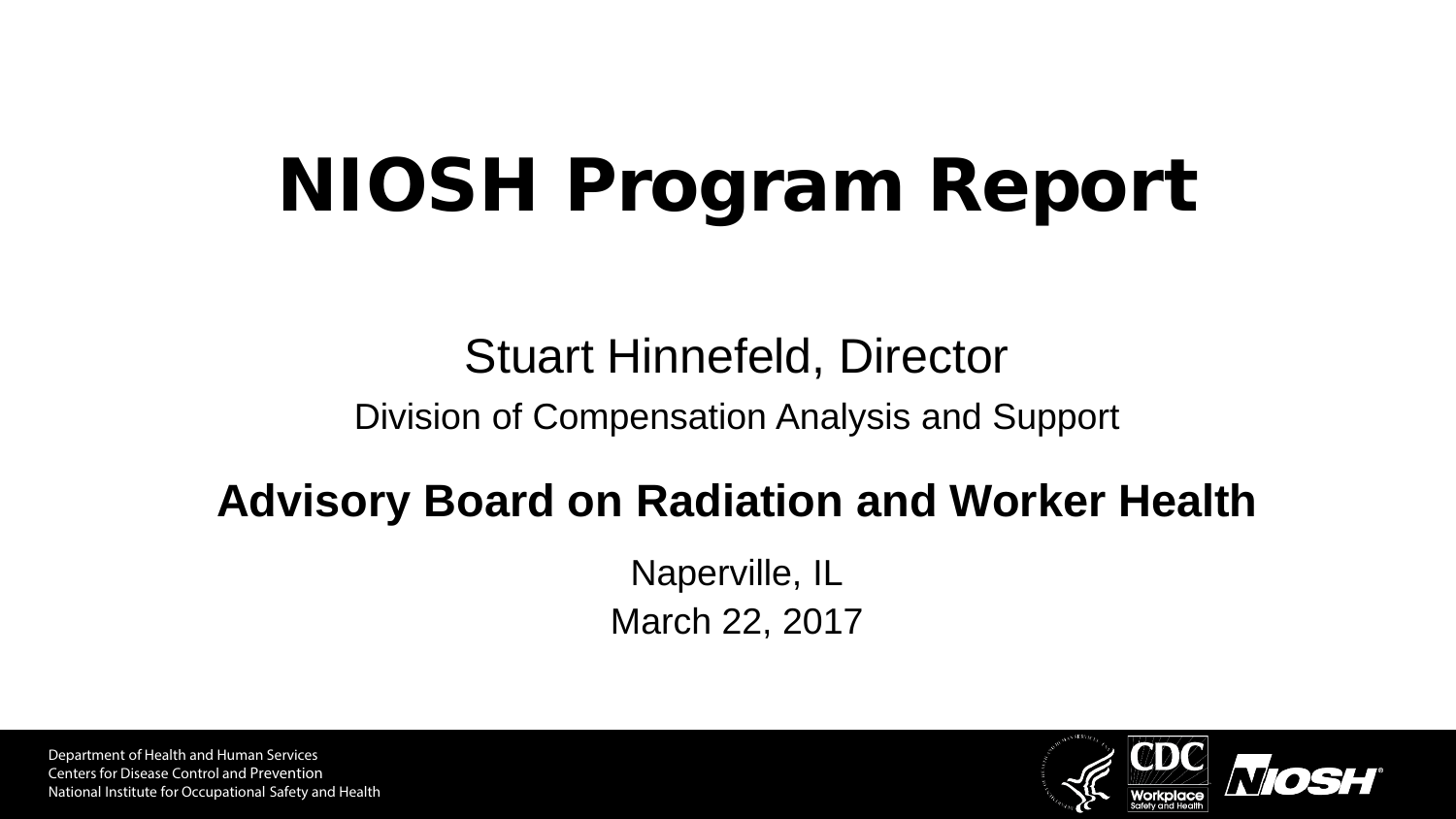# **Outreach activities**

- **March** Outreach meetings in Los Angeles area for roll-out of  $\bullet$ recently-added Special Exposure Cohort class addition for Area IV of Santa Susanna Field Laboratory
- April Outreach meeting sponsored by Department of Labor Ombudsman office in Albany, Oregon
- April Outreach meeting in Richland, WA, area in conjunction with a meeting of the Advisory Board on Toxic Substances and **Worker Health**

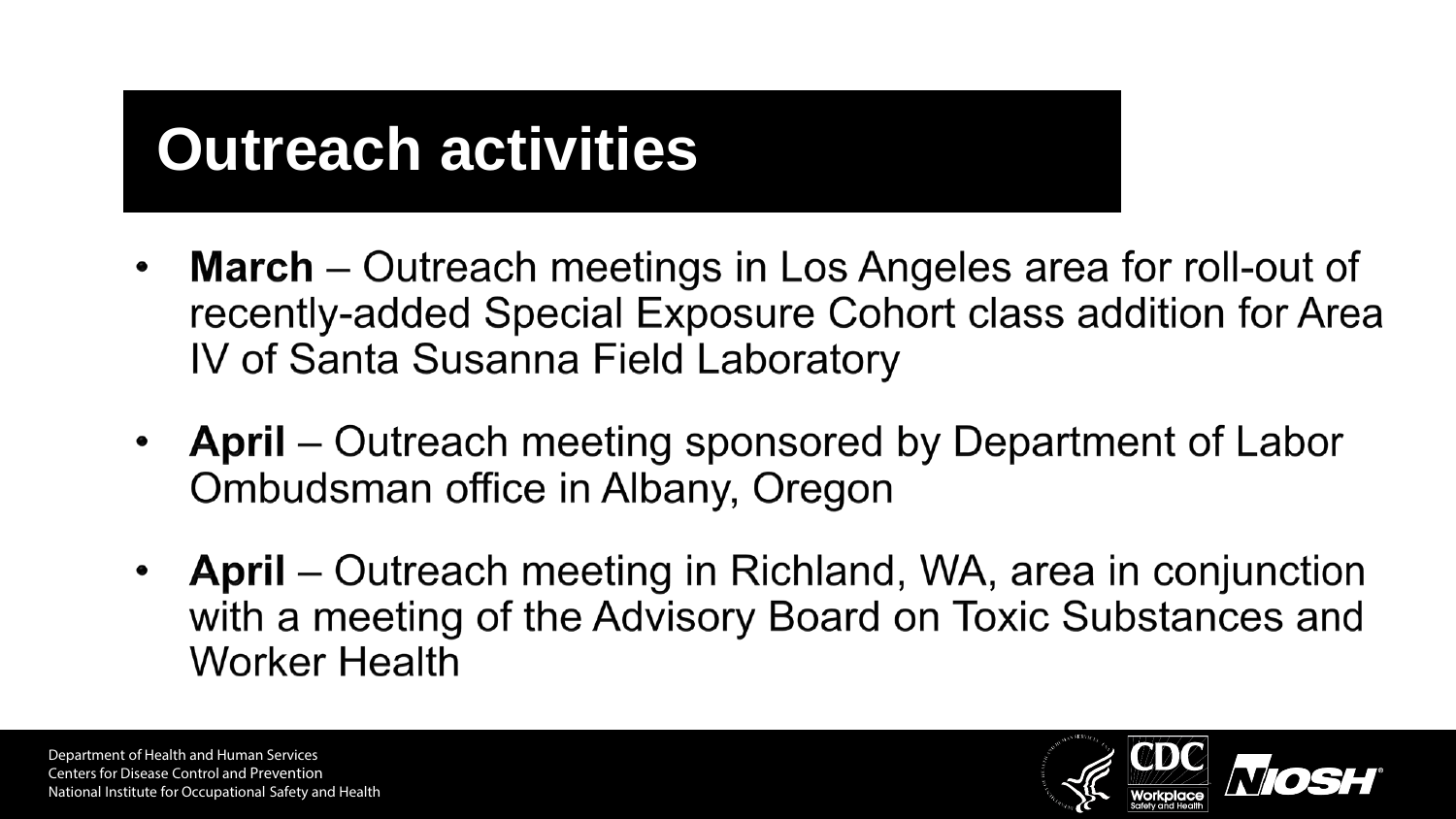



**1,413 at NIOSH for DR 777** administratively closed

**44,714** returned to DOL

All numbers as of March 10, 2017

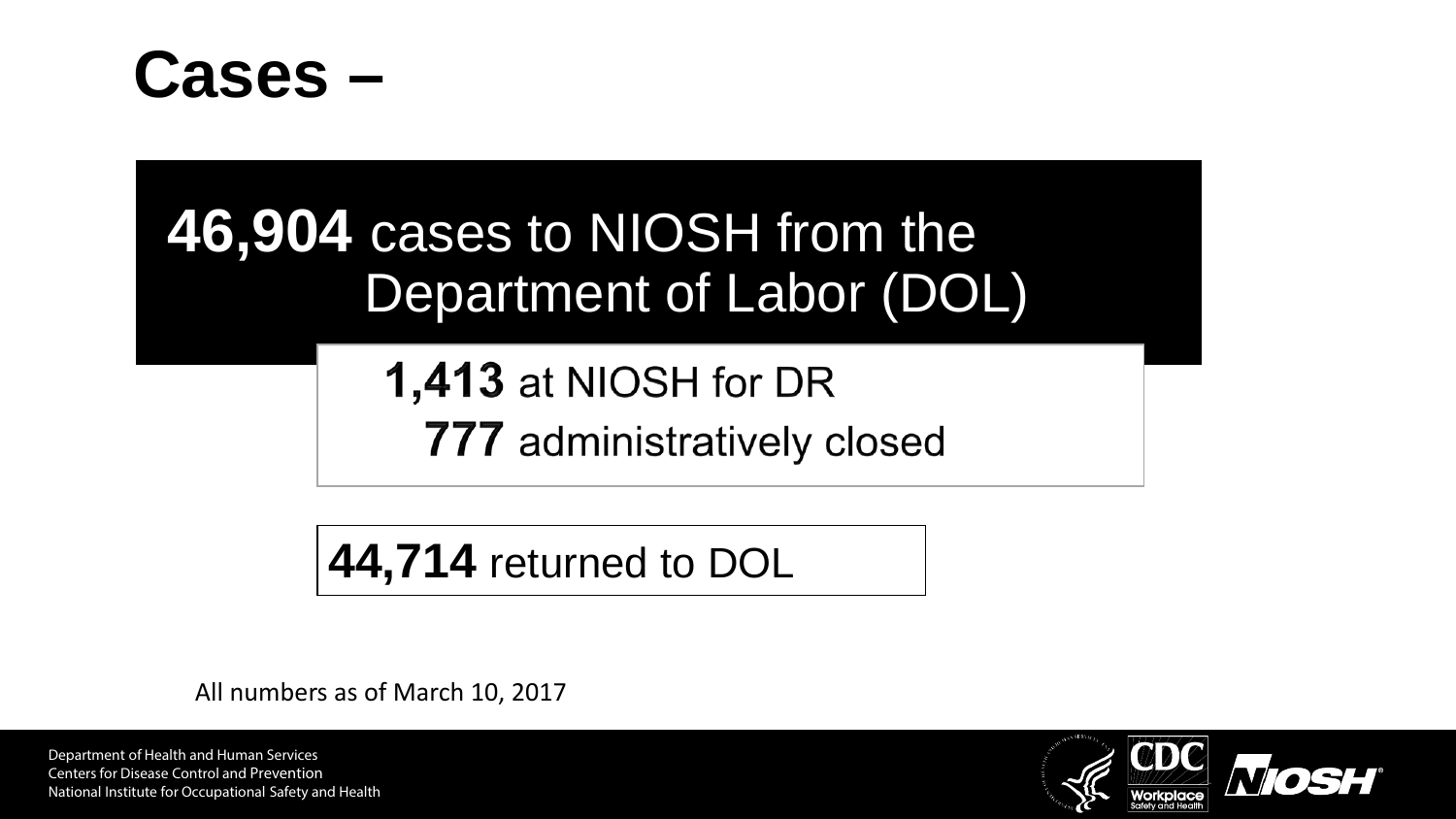

# **39,801** submitted with DR to DOL

1,486 pulled from DR by DOL 3,427 pulled for SEC

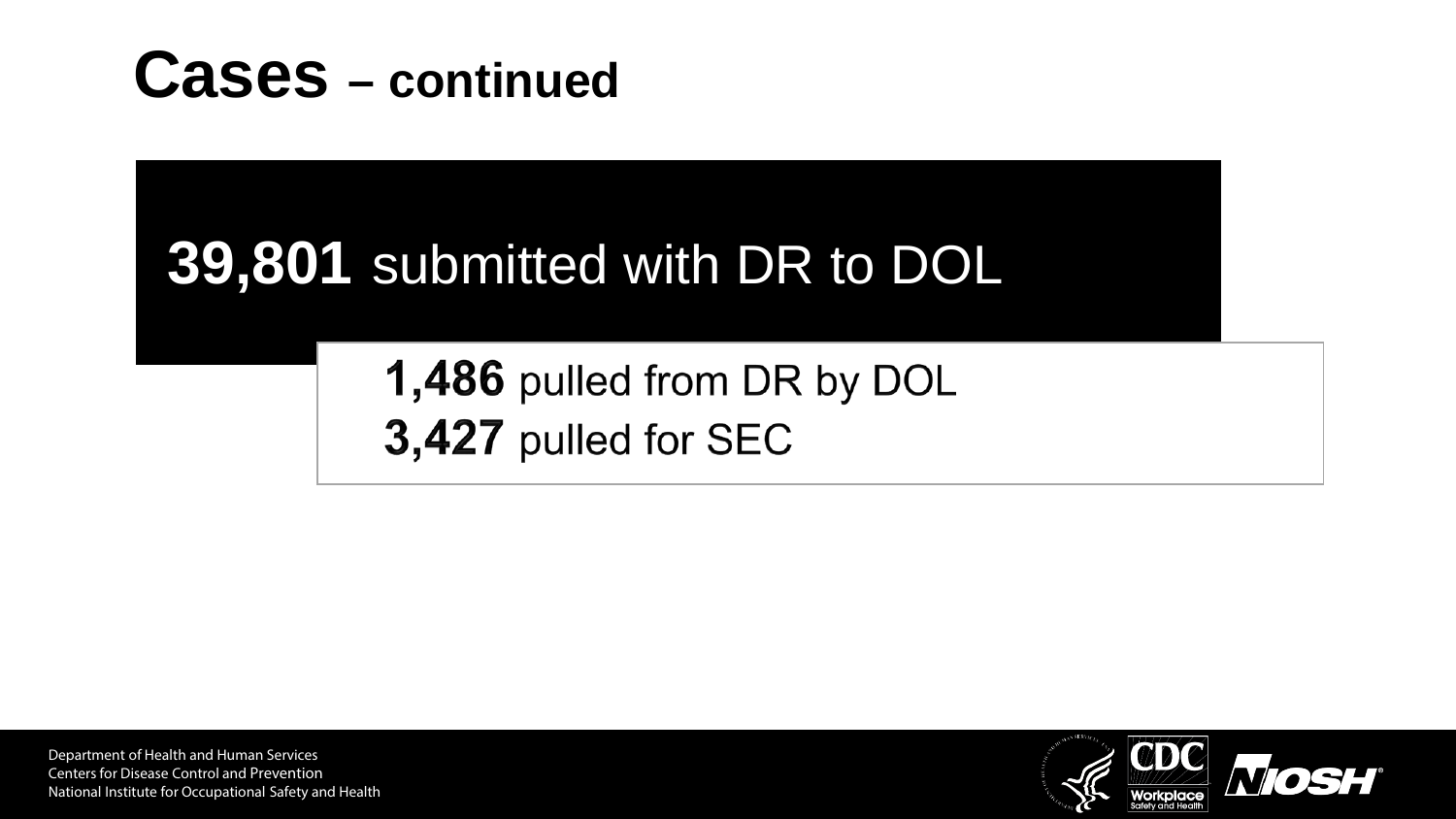



321 in DR process 278 initial draft DR reports with claimants 814 cases in DR development

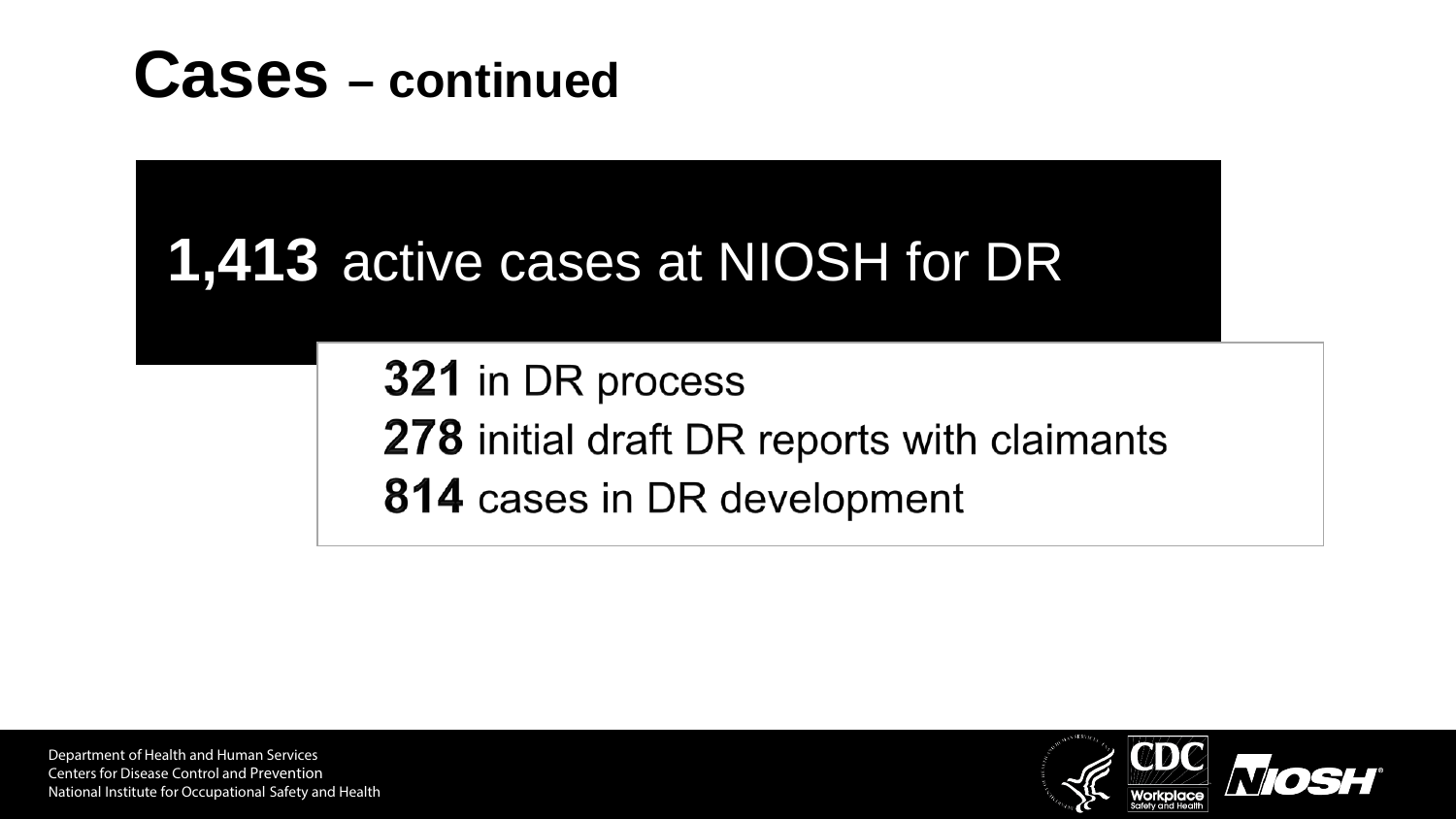# Probability of Causation (PC) Summary

39,801 DRs sent back for final adjudication

**11,152** PC ≥ 50% **28,649** PC < 50%

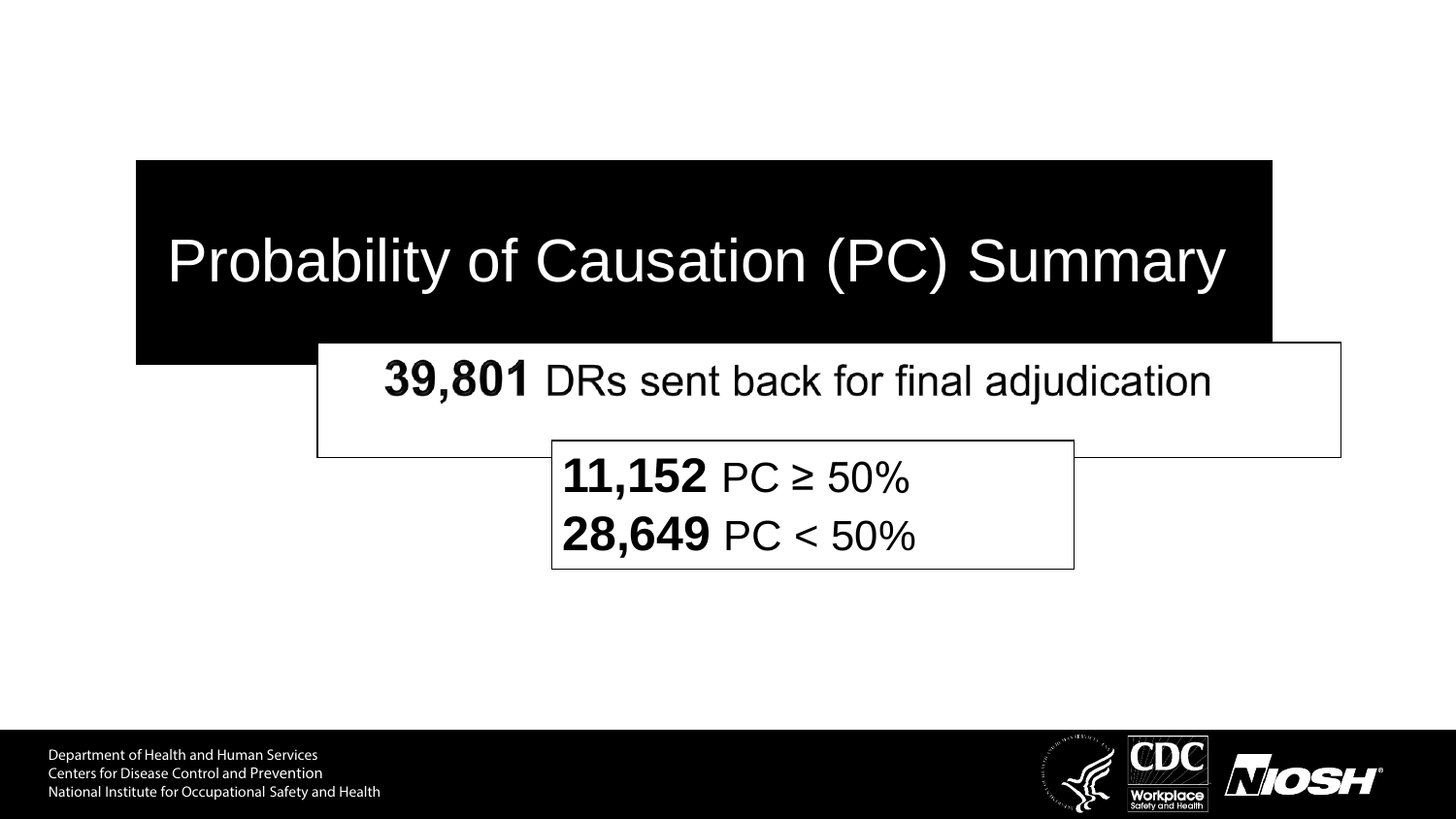# DOE records requests (November 17, 2016)

**305** outstanding **5** more than 60 days